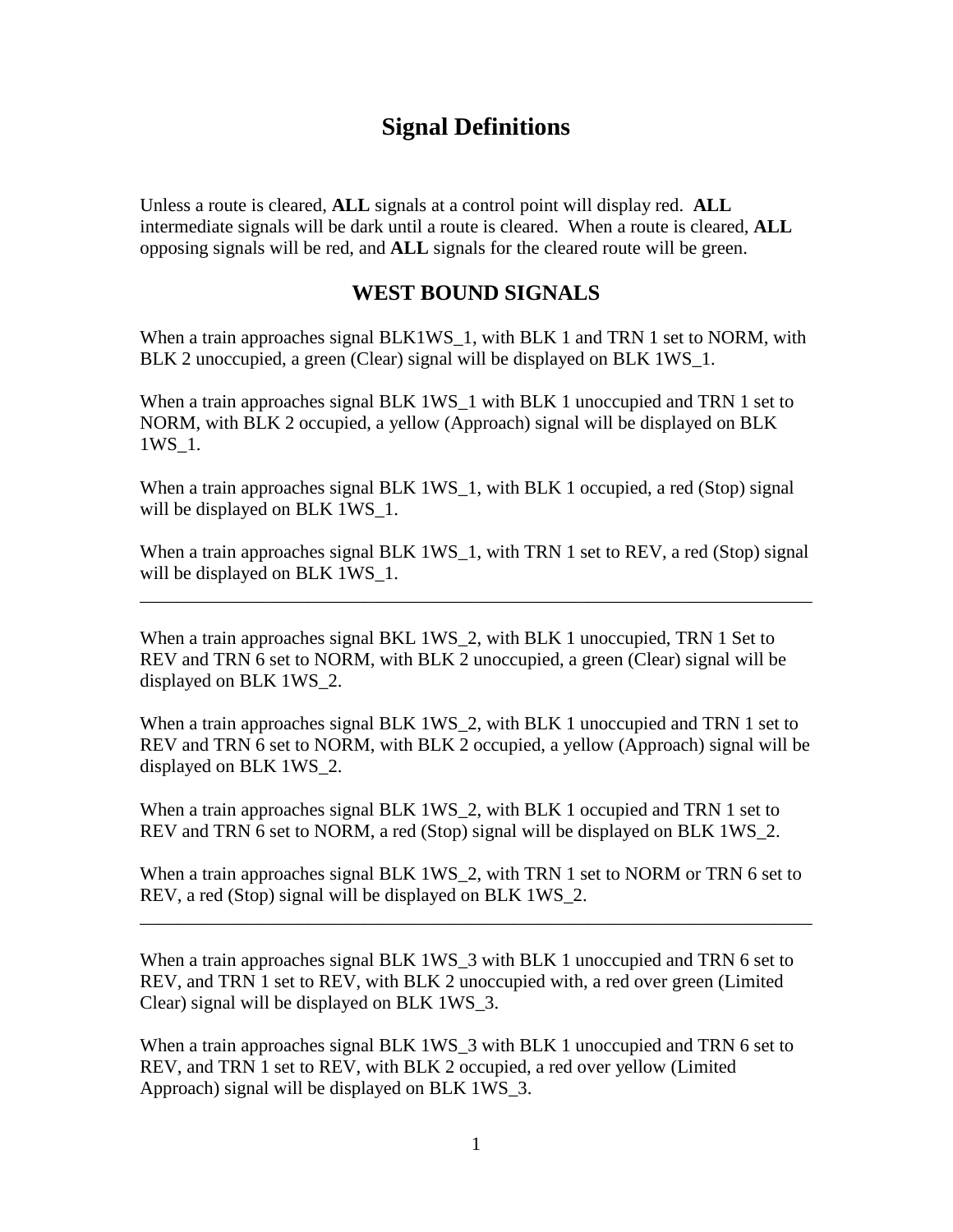When a train approaches signal BLK 1WS\_3 with BLK 1 occupied and TRN 6 set to REV, and TRN 1 set to REV, a red over red (Stop) signal will be displayed on BLK 1WS\_3.

When a train approaches signal BLK 1WS\_3 with TRN 1 or TRN 6 set to NORM, a red over red (Stop) signal will be displayed on BLK 1WS\_3.

\_\_\_\_\_\_\_\_\_\_\_\_\_\_\_\_\_\_\_\_\_\_\_\_\_\_\_\_\_\_\_\_\_\_\_\_\_\_\_\_\_\_\_\_\_\_\_\_\_\_\_\_\_\_\_\_\_\_\_\_\_\_\_\_\_\_\_\_\_\_\_\_

When a train approaches signal BLK 2WS, with BLK 2 and BLK 3 unoccupied, a green (Clear) signal will be displayed on BLK 2WS.

When a train approaches signal BLK 2WS with BLK 2 unoccupied and BLK 3 occupied, a yellow (Approach) signal will be displayed on BLK 2WS.

When a train approaches signal BLK 2WS with BLK 2 occupied, a red (Stop) signal will be displayed on BLK 2WS.

\_\_\_\_\_\_\_\_\_\_\_\_\_\_\_\_\_\_\_\_\_\_\_\_\_\_\_\_\_\_\_\_\_\_\_\_\_\_\_\_\_\_\_\_\_\_\_\_\_\_\_\_\_\_\_\_\_\_\_\_\_\_\_\_\_\_\_\_\_\_\_\_

When a train approaches signal BLK 3WS, with BLK 3 and BLK 4 unoccupied, a green (Clear) signal will be displayed on BLK 3WS.

When a train approaches signal BLK 3WS with BLK 3 unoccupied and BLK 4 is occupied, a yellow (Approach) signal will be displayed on BLK 3WS.

When a train approaches signal BLK 3WS with BLK 3 occupied, a red (Stop) signal will be displayed on BLK 3WS.

\_\_\_\_\_\_\_\_\_\_\_\_\_\_\_\_\_\_\_\_\_\_\_\_\_\_\_\_\_\_\_\_\_\_\_\_\_\_\_\_\_\_\_\_\_\_\_\_\_\_\_\_\_\_\_\_\_\_\_\_\_\_\_\_\_\_\_\_\_\_\_\_

When a train approaches signal BLK 4WS, with BLK 4 unoccupied and TRN 2 set for NORM and BLK 5 unoccupied, a green (Clear) signal will be displayed on BLK 4WS.

When a train approaches signal BLK 4WS, with BLK 4 unoccupied and TRN 2 set for REV and BLK 6 unoccupied, a yellow (Approach) signal will be displayed on BLK 4WS.

When a train approaches signal BLK 4WS, with BLK 4 unoccupied and TRN 2 set for NORM and BLK 5 occupied, a yellow (Approach) signal will be displayed on BLK 4WS.

When a train approaches signal BLK 4WS with BLK 4 occupied, a red (Stop) signal will be displayed on BLK 3WS.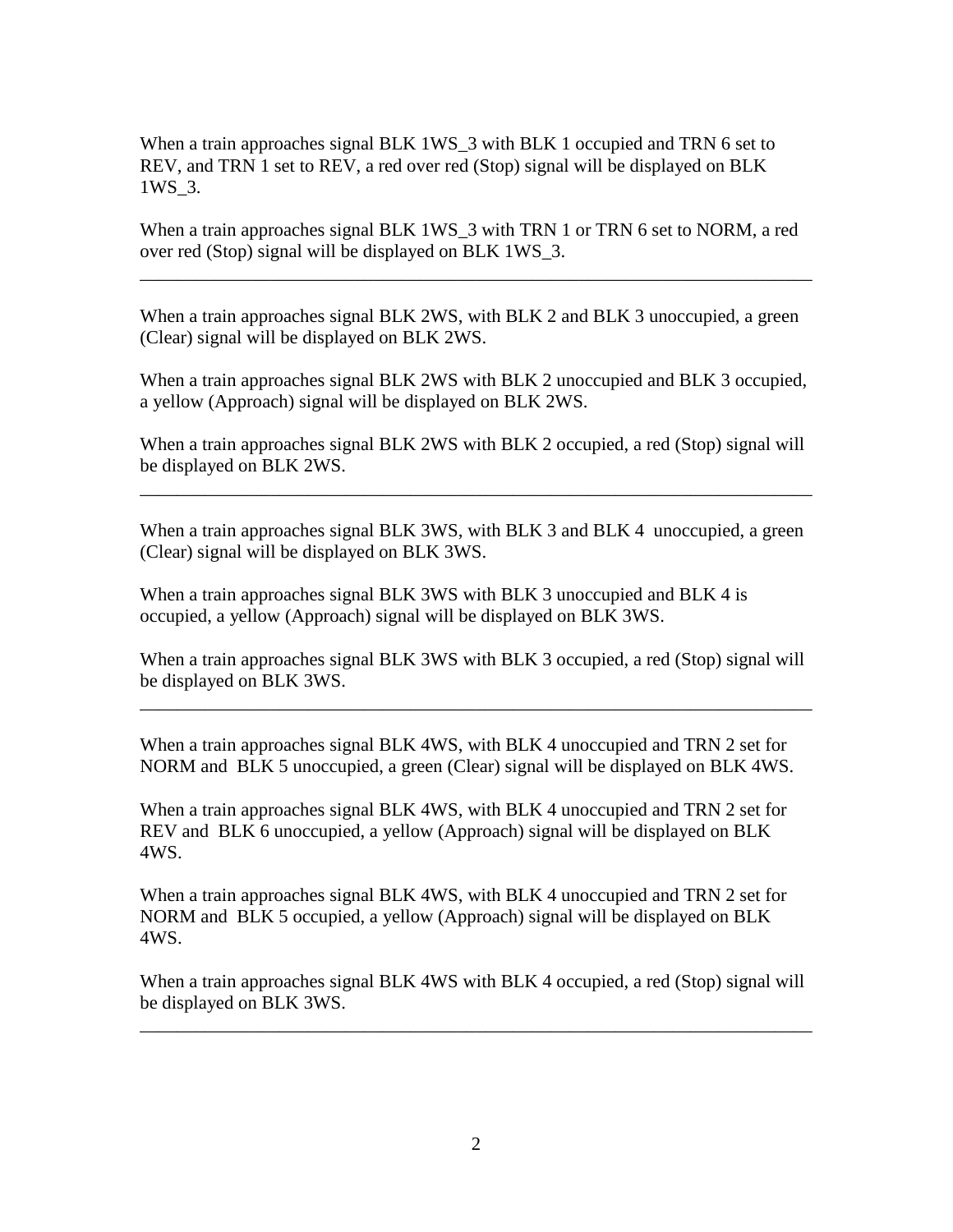When a train approaches signal BLK 5/6WS, with BLK 5 unoccupied and TRN 2 set for NORM and with BLK 7 unoccupied and TRN 3 set to NORM, a green over red (Clear) signal will be displayed on BLK 5/6WS.

When a train approaches signal BLK 5/6WS, with BLK 5 unoccupied and TRN 2 set for NORM and with BLK 8 unoccupied and TRN 3 set to REV, a green over red (Clear) signal will be displayed on BLK 5/6WS.

When a train approaches signal BLK 5/6WS, with BLK 6 unoccupied and TRN 2 set for REV and with BLK 10 unoccupied and TRN 7 set to NORM and TRN 4 set to REV, a red over green (Medium Clear) signal will be displayed on BLK 5/6WS.

When a train approaches signal BLK 5/6WS, with BLK 6 unoccupied and TRN 2 set for REV and TRN 7 set to REV, a red over flashing yellow (Limited Approach) signal will be displayed on BLK 5/6WS.

When a train approaches signal BLK 5/6WS, with BLK 5 unoccupied and TRN 2 set for NORM and with BLK 8 occupied and TRN 3 set to REV, a yellow over red (Approach) signal will be displayed on BLK 5/6WS.

When a train approaches signal BLK 5/6WS, with BLK 5 occupied and TRN 2 set for NORM, a red over red (Stop) signal will be displayed on BLK 5/6WS.

When a train approaches signal BLK 5/6WS, with BLK 6 occupied and TRN 2 set for REV, a red over red (Stop) signal will be displayed on BLK 5/6WS.

When a train approaches signal BLK 7/8WS, with BLK 7 unoccupied and TRN 3 set for NORM and with BLK 10 unoccupied and TRN 4 set to NORM, a green over red (Clear) signal will be displayed on BLK 7/8WS.

\_\_\_\_\_\_\_\_\_\_\_\_\_\_\_\_\_\_\_\_\_\_\_\_\_\_\_\_\_\_\_\_\_\_\_\_\_\_\_\_\_\_\_\_\_\_\_\_\_\_\_\_\_\_\_\_\_\_\_\_\_\_\_\_\_\_\_\_\_\_\_\_

When a train approaches signal BLK 7/8WS, with BLK 7 unoccupied and TRN 3 set for NORM and with BLK 10 occupied and TRN 4 set to NORM, a yellow over red (Approach) signal will be displayed on BLK 7/8WS.

When a train approaches signal BLK 7/8WS, with BLK 7 unoccupied and TRN 3 set for NORM and with BLK 9 occupied and TRN 4 set to REV, a yellow over red (Approach) signal will be displayed on BLK 7/8WS.

When a train approaches signal BLK 7/8WS, with BLK 7 occupied and TRN 3 set for NORM, a red over red (Stop) signal will be displayed on BLK 7/8WS.

When a train approaches signal BLK 7/8WS, with BLK 8 unoccupied and TRN 3 set for REV, a red over flashing yellow (Limited Approach) signal will be displayed on BLK 7/8WS.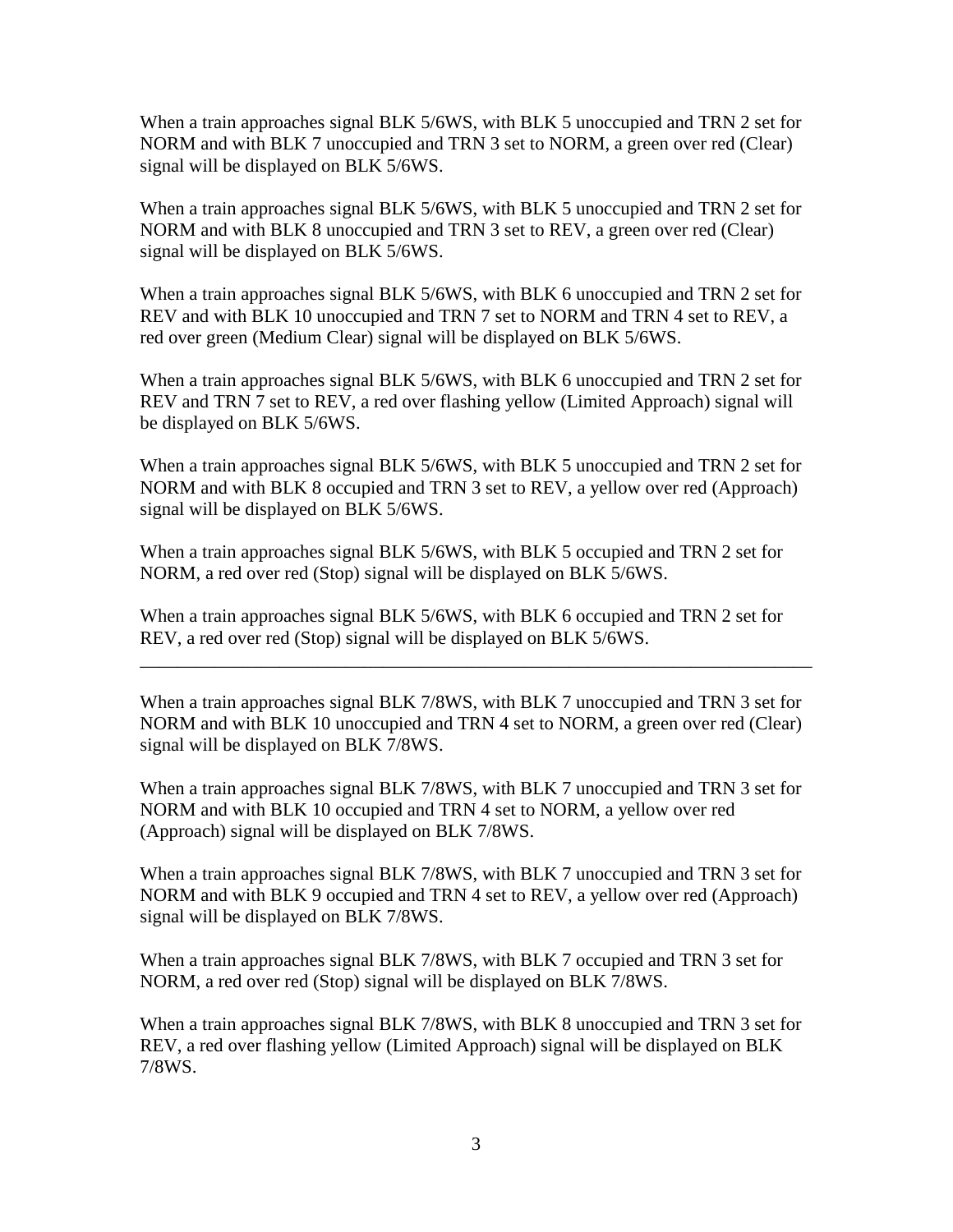When a train approaches signal BLK 7/8WS, with BLK 8 occupied and TRN 3 set for REV, a red over red (Stop) signal will be displayed on BLK 7/8WS.

\_\_\_\_\_\_\_\_\_\_\_\_\_\_\_\_\_\_\_\_\_\_\_\_\_\_\_\_\_\_\_\_\_\_\_\_\_\_\_\_\_\_\_\_\_\_\_\_\_\_\_\_\_\_\_\_\_\_\_\_\_\_\_\_\_\_\_\_\_\_\_\_

When a train approaches signal BLK 9WS with BLK 9 unoccupied and BLK 22 unoccupied, a green (Clear) signal will be displayed on BLK 9WS.

When a train approaches signal BLK 9WS with BLK 9 unoccupied and BLK 22 occupied, a yellow (Approach) signal will be displayed on BLK 9WS.

When a train approaches signal BLK 9WS with BLK 9 occupied, a red (Stop) signal will be displayed on BLK 9 WS.

\_\_\_\_\_\_\_\_\_\_\_\_\_\_\_\_\_\_\_\_\_\_\_\_\_\_\_\_\_\_\_\_\_\_\_\_\_\_\_\_\_\_\_\_\_\_\_\_\_\_\_\_\_\_\_\_\_\_\_\_\_\_\_\_\_\_\_\_\_\_\_\_

When a train approaches signal BLK 10WS 1, with BLK 10 unoccupied and TRN 4 set to NORM, with BLK 11 unoccupied , a green (Clear) signal will be displayed on BLK 10WS\_1.

When a train approaches signal BLK 10WS\_1, with BLK 10 unoccupied and TRN 4 set to NORM, with BLK 11 occupied, a yellow (Approach) signal will be displayed on BLK 10WS\_1.

When a train approaches signal BLK 10WS 1, with BLK 10 occupied and TRN 4 set to NORM, a red (Stop) signal will be displayed on BLK 10WS\_1.

When a train approaches signal BLK 10WS\_1, with TRN 4 set to REV, a red (Stop) signal will be displayed on BLK 10WS\_1.

When a train approaches signal BKL 10WS 2, with BLK 10 unoccupied, TRN 4 Set to NORM, with BLK 11 unoccupied, a green (Clear) signal will be displayed on BLK 10WS\_2.

\_\_\_\_\_\_\_\_\_\_\_\_\_\_\_\_\_\_\_\_\_\_\_\_\_\_\_\_\_\_\_\_\_\_\_\_\_\_\_\_\_\_\_\_\_\_\_\_\_\_\_\_\_\_\_\_\_\_\_\_\_\_\_\_\_\_\_\_\_\_\_\_

When a train approaches signal BLK 10WS\_2 with BLK 10 unoccupied and TRN 4 set to REV and TRN 7 set to NORM, with BLK 11 occupied, a yellow (Approach) signal will be displayed on BLK 10WS 2.

When a train approaches signal BLK 10WS 2 with BLK 10 occupied and TRN 4 set to REV and TRN 7 set to NORM, red (Stop) signal will be displayed on BLK 10WS\_2.

When a train approaches signal BLK 10WS\_2, with TRN 4 set to NORM or TRN 7 set to REV, a red (Stop) signal will be displayed on BLK 10WS\_2.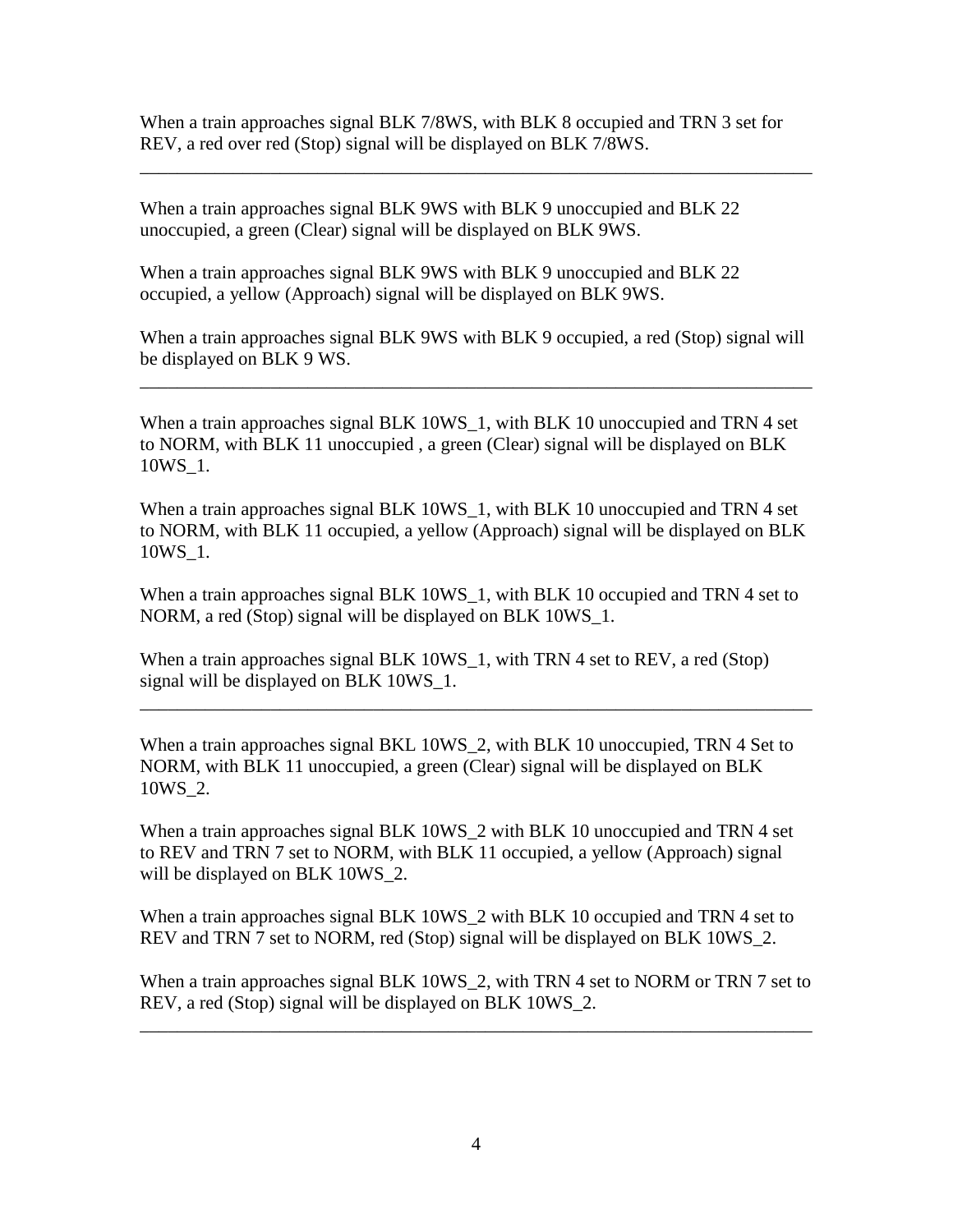When a train approaches signal BLK 10WS 3 with BLK 10 unoccupied and TRN 7 set to REV, and TRN 4 set to REV, with BLK 11 unoccupied with, a red over green (Limited Clear) signal will be displayed on BLK 10WS\_3.

When a train approaches signal BLK 10WS 3 with BLK 10 unoccupied and TRN 7 set to REV, and TRN 4 set to REV, with BLK 2 occupied, a red over flashing yellow (Limited Approach) signal will be displayed on BLK 10WS\_3.

When a train approaches signal BLK 10WS\_3 with BLK 10 occupied and TRN 7 set to REV, and TRN 4 set to REV, a red over red (Stop) signal will be displayed on BLK 10WS\_3.

When a train approaches signal BLK 10WS\_3 with TRN 7 or TRN 4 set to NORM, a red over red (Stop) signal will be displayed on BLK 10WS\_3.

\_\_\_\_\_\_\_\_\_\_\_\_\_\_\_\_\_\_\_\_\_\_\_\_\_\_\_\_\_\_\_\_\_\_\_\_\_\_\_\_\_\_\_\_\_\_\_\_\_\_\_\_\_\_\_\_\_\_\_\_\_\_\_\_\_\_\_\_\_\_\_\_

When a train approaches signal BLK 11WS, with BLK 11 and BLK 12 unoccupied, a green (Clear) signal will be displayed on BLK 11WS.

When a train approaches signal BLK 11WS with BLK 11 unoccupied and BLK 12 is occupied, a yellow (Approach) signal will be displayed on BLK 11WS.

When a train approaches signal BLK 11WS with BLK 11 occupied, a red (Stop) signal will be displayed on BLK 11WS.

\_\_\_\_\_\_\_\_\_\_\_\_\_\_\_\_\_\_\_\_\_\_\_\_\_\_\_\_\_\_\_\_\_\_\_\_\_\_\_\_\_\_\_\_\_\_\_\_\_\_\_\_\_\_\_\_\_\_\_\_\_\_\_\_\_\_\_\_\_\_\_\_

When a train approaches signal BLK 12WS, with BLK 12 and BLK 13 unoccupied, a green (Clear) signal will be displayed on BLK 3WS.

When a train approaches signal BLK 12WS with BLK 12 unoccupied and BLK 13 occupied, a yellow (Approach) signal will be displayed on BLK 3WS.

When a train approaches signal BLK 12WS with BLK 12 occupied, a red (Stop) signal will be displayed on BLK 12WS.

When a train approaches signal BLK 13WS, with BLK 13 unoccupied and TRN 5 set for NORM and BLK 14 unoccupied, a green (Clear) signal will be displayed on BLK 4WS.

\_\_\_\_\_\_\_\_\_\_\_\_\_\_\_\_\_\_\_\_\_\_\_\_\_\_\_\_\_\_\_\_\_\_\_\_\_\_\_\_\_\_\_\_\_\_\_\_\_\_\_\_\_\_\_\_\_\_\_\_\_\_\_\_\_\_\_\_\_\_\_\_

When a train approaches signal BLK 13WS, with BLK 13 unoccupied and TRN 5 set for REV and BLK 16 unoccupied, a yellow (Approach) signal will be displayed on BLK 13WS.

When a train approaches signal BLK 13WS, with BLK 13 unoccupied and TRN 5 set for NORM and BLK 14 occupied, a yellow (Approach) signal will be displayed on BLK 13WS.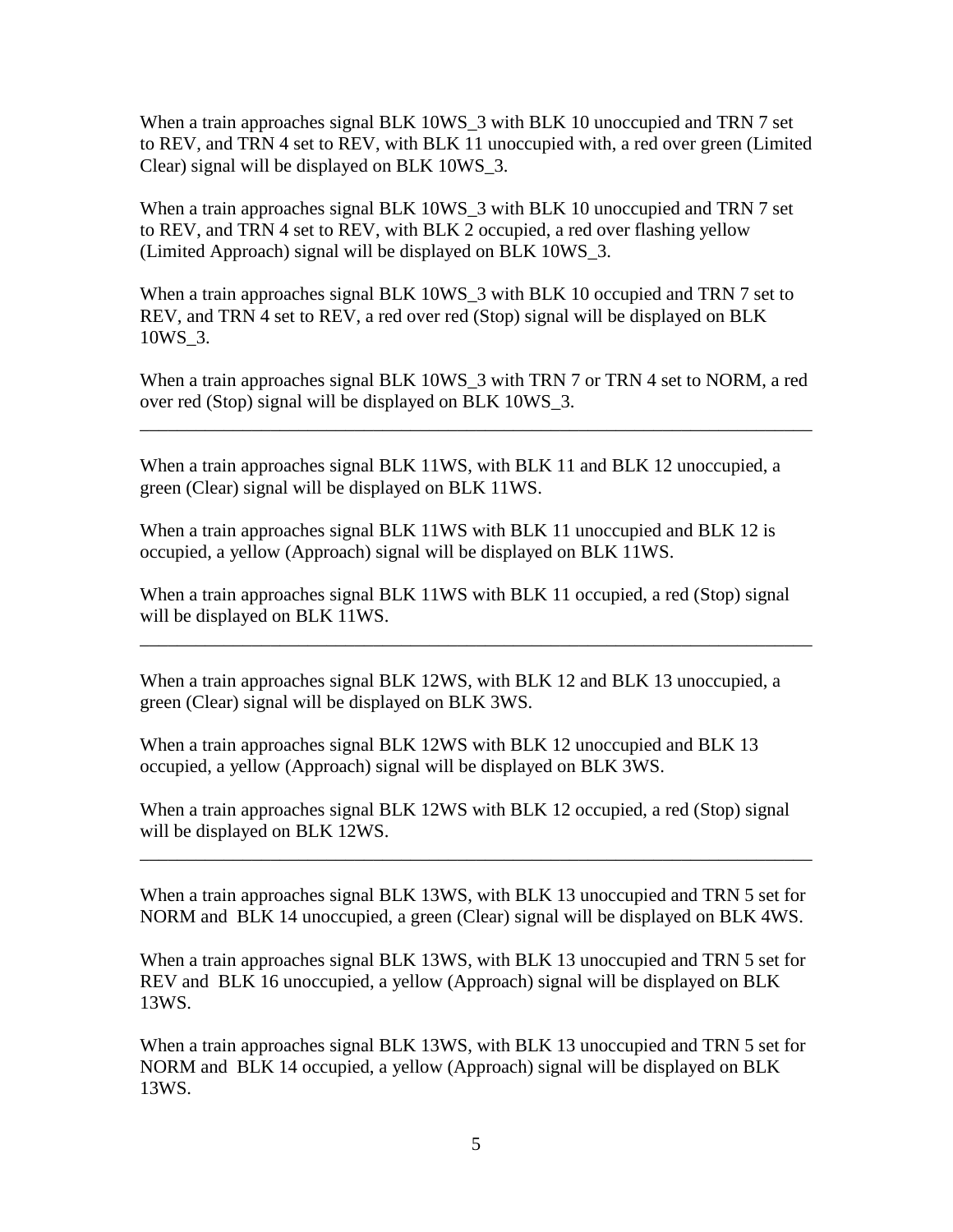When a train approaches signal BLK 13WS with BLK 13 occupied, a red (Stop) signal will be displayed on BLK 13WS.

When a train approaches signal BLK 14/16WS, with BLK 14 unoccupied and TRN 5 set for NORM and with BLK 15 unoccupied and TRN 8 set to NORM, a green over red (Clear) signal will be displayed on BLK 14/16WS.

\_\_\_\_\_\_\_\_\_\_\_\_\_\_\_\_\_\_\_\_\_\_\_\_\_\_\_\_\_\_\_\_\_\_\_\_\_\_\_\_\_\_\_\_\_\_\_\_\_\_\_\_\_\_\_\_\_\_\_\_\_\_\_\_\_\_\_\_\_\_\_\_

When a train approaches signal BLK 14/16WS, with BLK 16 unoccupied and TRN 5 set for REV and with BLK 10 unoccupied and TRN 6 set to NORM and TRN 1 set to REV, a red over green (Medium Clear) signal will be displayed on BLK 14/16WS.

When a train approaches signal BLK 14/16WS, with BLK 14 unoccupied and TRN 5 set for NORM and TRN 8 set to REV, a yellow over red (Approach) signal will be displayed on BLK 14/16WS.

When a train approaches signal BLK 14/16WS, with BLK 16 unoccupied and TRN 5 set for REV and TRN 6 set to REV, a red over flashing yellow (Limited Approach) signal will be displayed on BLK 14/16WS.

When a train approaches signal BLK 14/16WS, with BLK 14 occupied and TRN 5 set for NORM, a red over red (Stop) signal will be displayed on BLK 14/16WS.

When a train approaches signal BLK 14/15WS, with BLK 16 occupied and TRN 5 set for REV, a red over red (Stop) signal will be displayed on BLK 14/16WS.

\_\_\_\_\_\_\_\_\_\_\_\_\_\_\_\_\_\_\_\_\_\_\_\_\_\_\_\_\_\_\_\_\_\_\_\_\_\_\_\_\_\_\_\_\_\_\_\_\_\_\_\_\_\_\_\_\_\_\_\_\_\_\_\_\_\_\_\_\_\_\_\_

When a train approaches signal BLK 15WS<sub>1</sub> with BLK 15 unoccupied and TRN 8 set to REV with BLK 1 unoccupied with TRN 1 set to NORM, a green (Clear) signal will be displayed on BLK 15WS\_1.

When a train approaches signal BLK 15WS<sub>-1</sub> with BLK 15 unoccupied and TRN 8 set to REV with BLK 1 occupied and TRN 1 set to NORM, a yellow (Approach) signal will be displayed on BLK 15WS\_1.

When a train approaches signal BLK 15WS\_1 with BLK 15 occupied and TRN 8 set to REV, a red (Stop) signal will be displayed on BLK 15WS\_1.

When a train approaches signal BLK 15WS 1 and TRN 8 set to NORM, a red (Stop) signal will be displayed on BLK 15WS\_1.

When a train approaches signal BLK 15WS\_2, with BLK 15 unoccupied and TRN 8 set for NORM and with BLK 1 unoccupied and TRN 1 set for NORM, a green (Clear) signal will be displayed on BLK 15WS 2.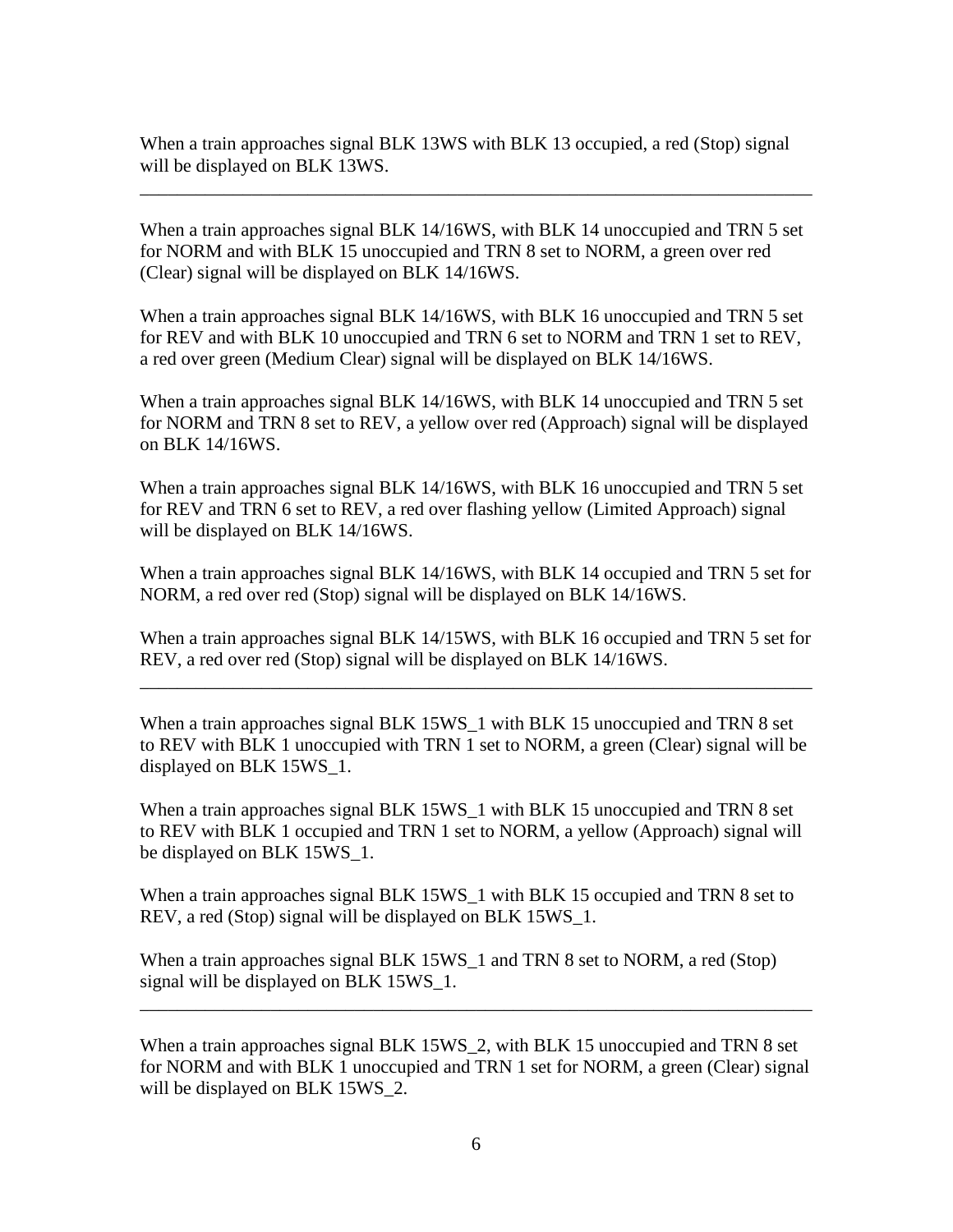When a train approaches signal BLK 15WS<sub>\_2</sub>, with BLK 15 unoccupied and TRN 8 set for NORM and with BLK 1 occupied and TRN 1 set to NORM, a yellow (Approach) signal will be displayed on BLK 15WS\_2.

When a train approaches signal BLK 15WS<sub>\_2</sub>, with BLK 15 unoccupied and TRN 8 set for NORM and TRN 1 set to REV, a yellow (Approach) signal will be displayed on BLK 15WS\_2.

When a train approaches signal BLK 15WS<sub>\_2</sub>, with BLK 15 occupied and TRN 8 set to NORM, red (Stop) signal will be displayed on BLK 15WS\_2.

When a train approaches signal BLK 15WS\_2, with TRN 8 set to REV, red (Stop) signal will be displayed on BLK 15WS\_2.

\_\_\_\_\_\_\_\_\_\_\_\_\_\_\_\_\_\_\_\_\_\_\_\_\_\_\_\_\_\_\_\_\_\_\_\_\_\_\_\_\_\_\_\_\_\_\_\_\_\_\_\_\_\_\_\_\_\_\_\_\_\_\_\_\_\_\_\_\_\_\_\_

When a train approaches signal BLK 17WS with BLK 17 unoccupied and TRN 8 set to REV with BLK 15 unoccupied, a green (Clear) signal will be displayed on BLK 17WS.

When a train approaches signal BLK 17WS with BLK 17 unoccupied and TRN 8 set to REV with BLK 15 occupied, a yellow (Approach) signal will be displayed on BLK 17WS.

When a train approaches signal BLK 17WS with BLK 17 unoccupied and TRN 8 set to NORM, a yellow (Approach) signal will be displayed on BLK 17WS.

When a train approaches signal BLK 17WS with BLK 17 occupied, a red (Stop) signal will be displayed on BLK 17WS.

\_\_\_\_\_\_\_\_\_\_\_\_\_\_\_\_\_\_\_\_\_\_\_\_\_\_\_\_\_\_\_\_\_\_\_\_\_\_\_\_\_\_\_\_\_\_\_\_\_\_\_\_\_\_\_\_\_\_\_\_\_\_\_\_\_\_\_\_\_\_\_\_

When a train approaches signal BLK 20WS, with BLK 20 unoccupied and BLK 21 unoccupied, a green (Clear) signal will be displayed on BLK 20WS.

When a train approaches signal BLK 20WS with BLK 20 unoccupied and BLK 21 occupied, a yellow (Approach) signal will be displayed on BLK 20WS.

When a train approaches signal BLK 20WS with BLK 20 occupied, a red (Stop) signal will be displayed on BLK 20WS.

\_\_\_\_\_\_\_\_\_\_\_\_\_\_\_\_\_\_\_\_\_\_\_\_\_\_\_\_\_\_\_\_\_\_\_\_\_\_\_\_\_\_\_\_\_\_\_\_\_\_\_\_\_\_\_\_\_\_\_\_\_\_\_\_\_\_\_\_\_\_\_\_

When a train approaches signal BLK 21WS with BLK 21 unoccupied and TRN 6 set to REV with BLK 1 unoccupied and TRN 1 set to REV, a green (Clear) signal will be displayed on BLK 21WS.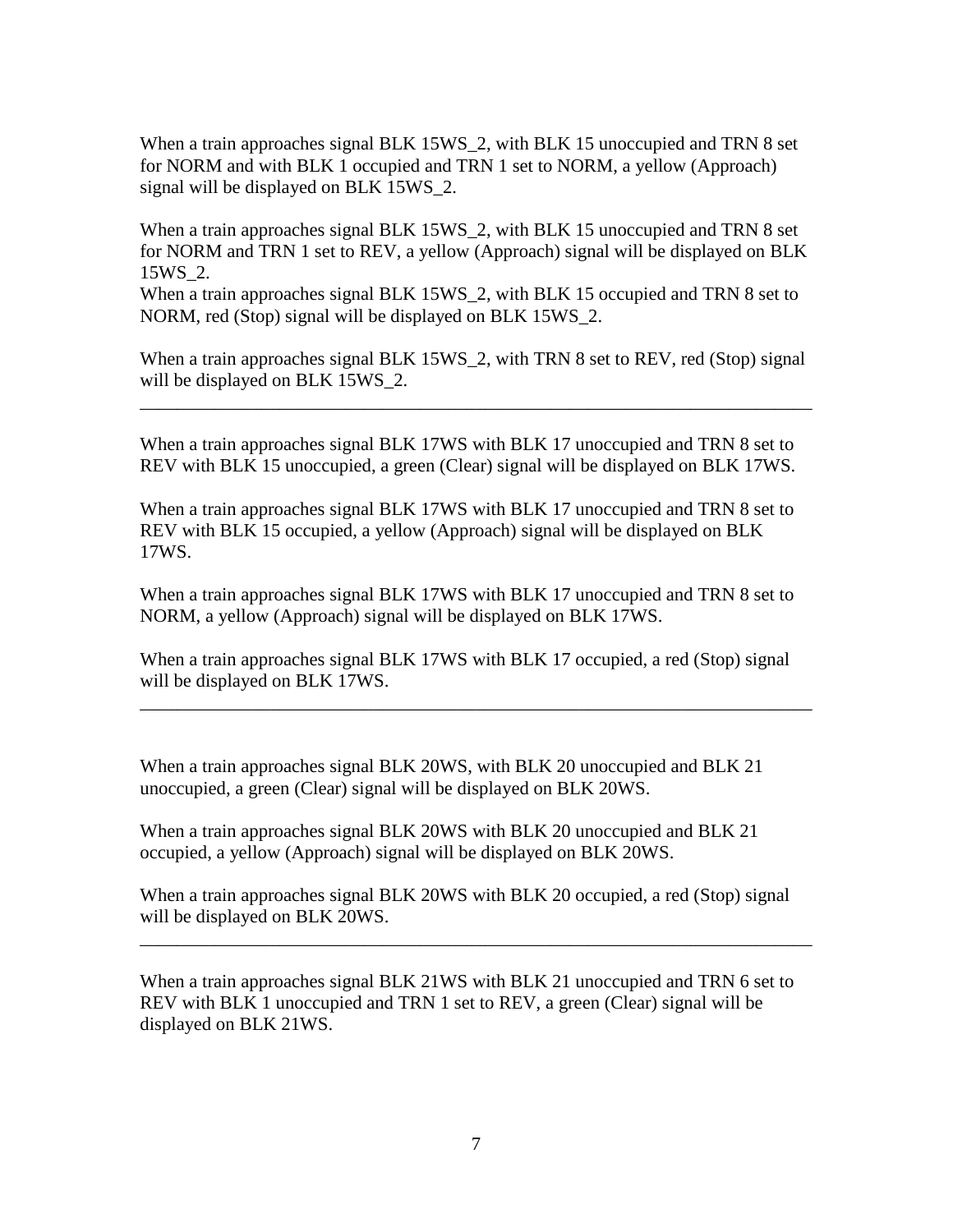When a train approaches signal BLK 21WS with BLK 21 unoccupied and TRN 6 set to REV with BLK 1 occupied and TRN 1 set to REV, a yellow (Approach) signal will be displayed on BLK 17WS.

When a train approaches signal BLK 21WS with BLK 21 unoccupied and TRN 6 set to NORM, a yellow (Approach) signal will be displayed on BLK 21WS.

When a train approaches signal BLK 21WS with BLK 21 occupied, a red (Stop) signal will be displayed on BLK 21WS.

\_\_\_\_\_\_\_\_\_\_\_\_\_\_\_\_\_\_\_\_\_\_\_\_\_\_\_\_\_\_\_\_\_\_\_\_\_\_\_\_\_\_\_\_\_\_\_\_\_\_\_\_\_\_\_\_\_\_\_\_\_\_\_\_\_\_\_\_\_\_\_\_

When a train approaches signal BLK 18WS, with BLK 18 and BLK 17 unoccupied, a green (Clear) signal will be displayed on BLK 18WS.

When a train approaches signal BLK 18WS with BLK 18 unoccupied and BLK 17 occupied, a yellow (Approach) signal will be displayed on BLK 18WS.

When a train approaches signal BLK 18WS with BLK 18 occupied, a red (Stop) signal will be displayed on BLK 18WS.

\_\_\_\_\_\_\_\_\_\_\_\_\_\_\_\_\_\_\_\_\_\_\_\_\_\_\_\_\_\_\_\_\_\_\_\_\_\_\_\_\_\_\_\_\_\_\_\_\_\_\_\_\_\_\_\_\_\_\_\_\_\_\_\_\_\_\_\_\_\_\_\_

When a train approached BLK 22WS, with BLK 22 unoccupied, a yellow (Approach) signal will be displayed on BLK 22WS.

When a train approached BLK 22WS, with BLK 22 occupied, a red (Stop) signal will be displayed on BLK 22WS.

## **EAST BOUND SIGNALS**

\_\_\_\_\_\_\_\_\_\_\_\_\_\_\_\_\_\_\_\_\_\_\_\_\_\_\_\_\_\_\_\_\_\_\_\_\_\_\_\_\_\_\_\_\_\_\_\_\_\_\_\_\_\_\_\_\_\_\_\_\_\_\_\_\_\_\_\_\_\_\_\_

When a train approaches signal BLK 15/16ES, with BLK 15 unoccupied and TRN 1 set to NORM, with BLK 14 unoccupied and TRN 8 set to NORM, a green over red over red (Clear) signal will be displayed on BLK 15/16ES.

When a train approaches signal BLK 15/16ES, with BLK 15 unoccupied and TRN 1 set to NORM, with BLK 14 occupied with TRN 8 set to NORM, a yellow over red over red (Approach) signal will be displayed on BLK15/16ES.

When a train approaches signal BLK 15/16ES, with BLK 15 unoccupied and TRN 1 set to NORM, with BLK 17 occupied with TRN 8 set to REV, a yellow over red over red (Approach) signal will be displayed on BLK15/16ES.

When a train approaches signal BLK 15/16ES, with BLK 15 occupied and TRN 1 set to NORM, a red over red over red (Stop) signal will be displayed on BLK15/16ES.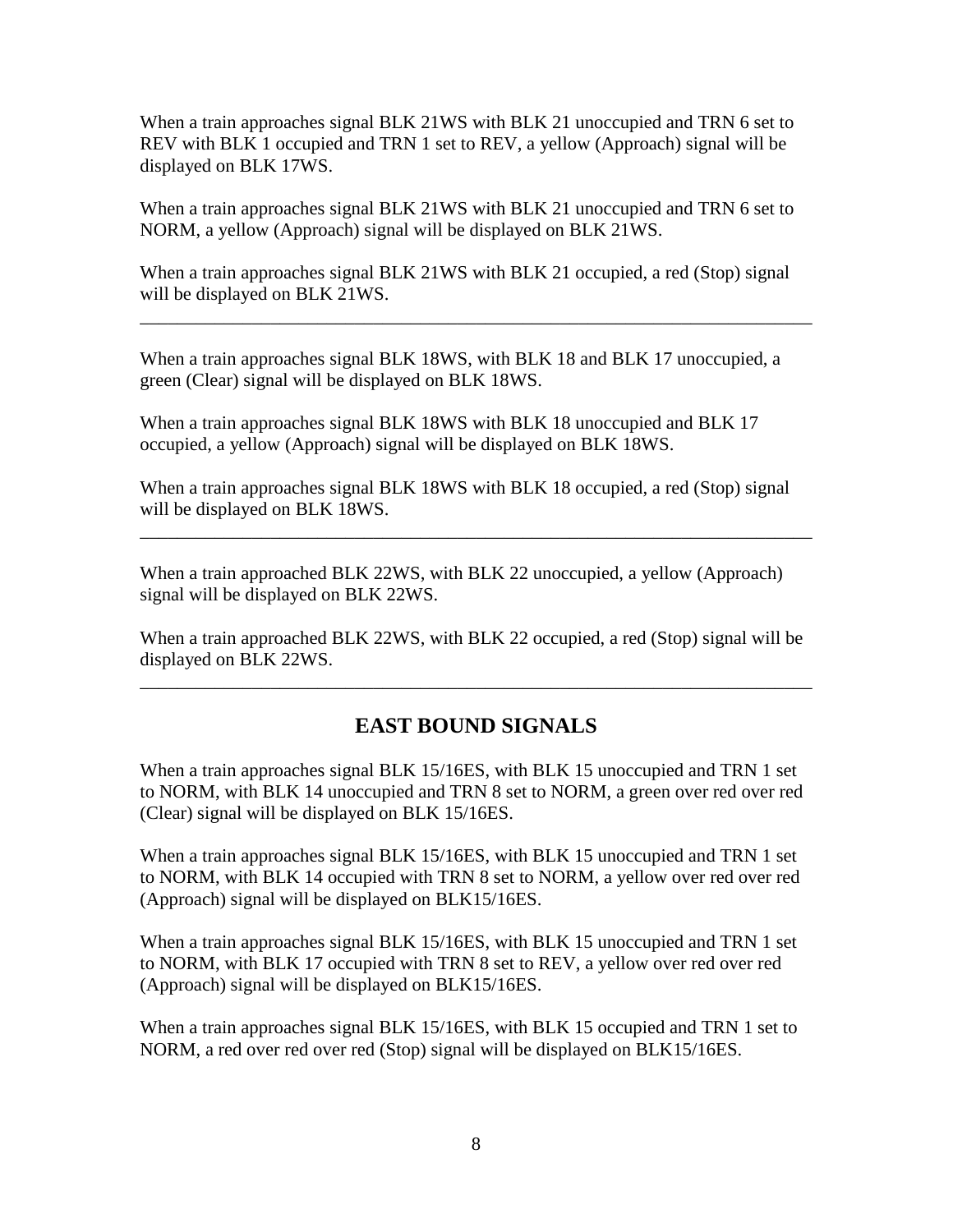When a train approaches signal BLK 15/16ES, with BLK 16 unoccupied and TRN 1 set to REV and TRN 6 set to NORM, with BLK 13 unoccupied and TRN 5 set to REV, a yellow over green over red (Approach Medium) signal will be displayed on BLK 15/16ES.

When a train approaches signal BLK 15/16ES, with BLK 16 unoccupied and TRN 1 set to REV and TRN 6 set to NORM, with BLK 13 occupied and TRN 5 set to REV, a red over flashing yellow over red (Limited Approach) signal will be displayed on BLK 15/16ES.

When a train approaches signal BLK 15/16ES, with BLK 16 unoccupied and TRN 1 set to REV and TRN 6 set to NORM, with TRN 5 set to NORM, a red over flashing yellow over red (Limited Approach) signal will be displayed on BLK 15/16ES

When a train approaches signal BLK 15/16ES, with BLK 16 occupied and TRN 1 set to REV, and TRN6 set to NORM, a red over red over red (Stop) signal will be displayed on BLK15/16ES.

When a train approaches signal BLK 15/16ES, with BLK 21 unoccupied and TRN 1 set to REV, with BLK 20 unoccupied and TRN 6 set to REV, a red over yellow over flashing green (Medium Approach Medium) signal will be displayed on BLK 15/16ES.

When a train approaches signal BLK 15/16ES, with BLK 21 unoccupied and TRN 1 set to REV, with BLK 20 occupied and TRN 6 set to REV, a red over red over luna (Restricting) signal will be displayed on BLK 15/16ES.

When a train approaches signal BLK 15/16ES, with BLK 21 occupied and TRN 1 set to REV, and TRN 6 set to REV, a red over red over red (Stop) signal will be displayed on BLK 15/16ES.

\_\_\_\_\_\_\_\_\_\_\_\_\_\_\_\_\_\_\_\_\_\_\_\_\_\_\_\_\_\_\_\_\_\_\_\_\_\_\_\_\_\_\_\_\_\_\_\_\_\_\_\_\_\_\_\_\_\_\_\_\_\_\_\_\_\_\_\_\_\_\_\_

When a train approaches signal BLK 14/17ES, with BLK 14 unoccupied and TRN 8 set to NORM, with BLK13 unoccupied and TRN 5 set to NORM, a green over red (Clear) will be displayed on BLK14/17ES

When a train approaches signal BLK 14/17ES, with BLK 14 unoccupied and TRN 8 set to NORM, with BLK13 occupied and TRN 5 set to NORM, a yellow over red (Approach) will be displayed on BLK14/17ES

When a train approaches signal BLK 14/17ES, with BLK 14 unoccupied and TRN 8 set to NORM, and TRN 5 set to REV, a yellow over red (Approach) will be displayed on BLK14/17ES

When a train approaches signal BLK 14/17ES, with BLK 14 occupied and TRN 8 set to NORM, a red over red (Stop) will be displayed on BLK14/17ES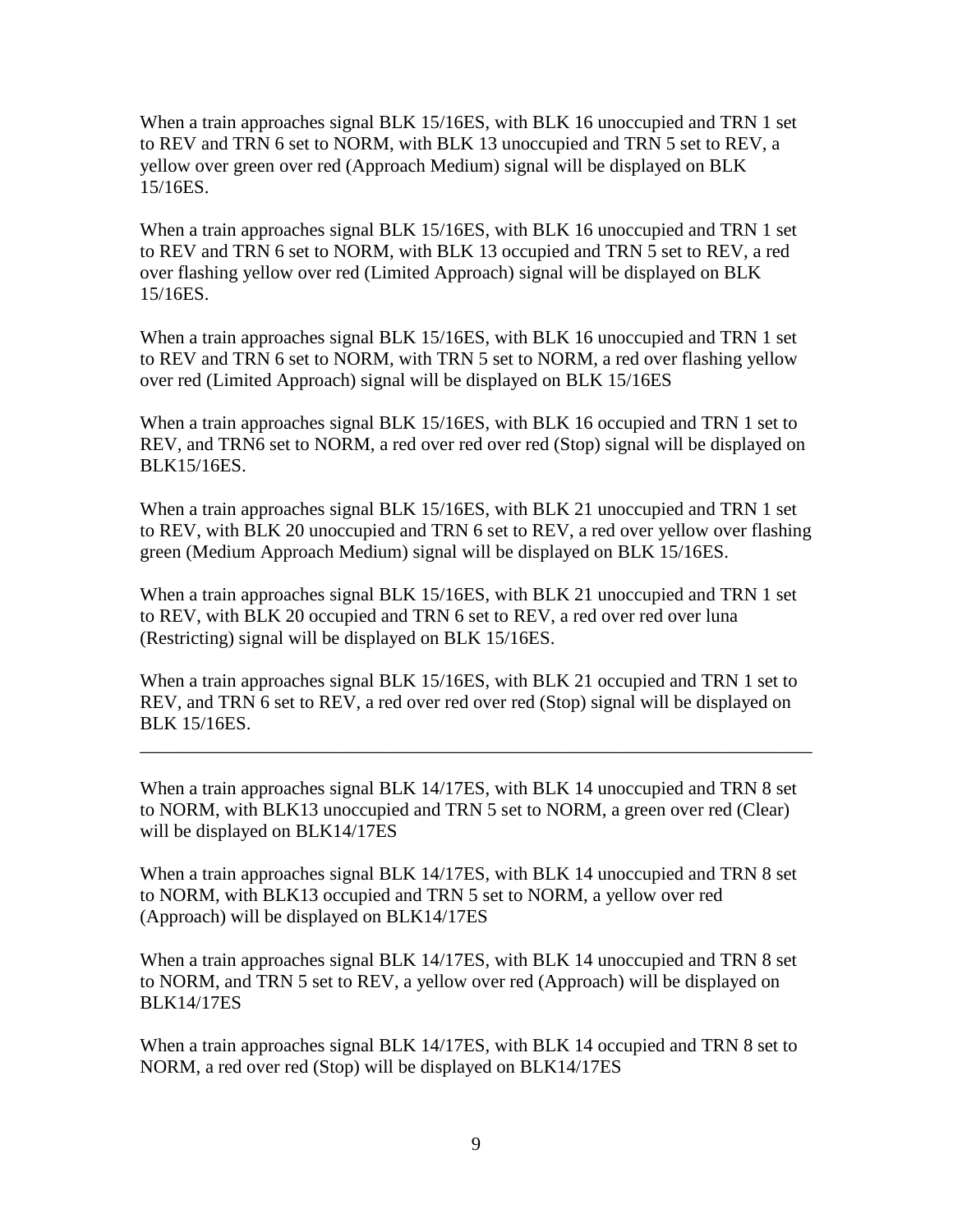When a train approaches signal BLK 14/17ES, with BLK 17 unoccupied and TRN 8 set to REV, with BLK18 unoccupied, a red over green (Medium Clear) will be displayed on BLK14/17ES

When a train approaches signal BLK 14/17ES, with BLK 17 unoccupied and TRN 8 set to REV, with BLK18 occupied, a yellow over red (Approach) will be displayed on BLK14/17ES

When a train approaches signal BLK 14/17ES, with BLK 17 unoccupied and TRN 8 set to NORM, with BLK 13 occupied, a red over flashing yellow (Limited Approach) will be displayed on BLK14/17ES

When a train approaches signal BLK 14/17ES, with BLK 17 occupied and TRN 8 set to REV, a red over red (Stop) will be displayed on BLK14/17ES

When a train approaches signal BLK 13ES 1, with BLK 13 unoccupied and TRN 5 set to NORM, with BLK 12 unoccupied, a green (Clear) will be displayed on BLK 13ES\_1.

\_\_\_\_\_\_\_\_\_\_\_\_\_\_\_\_\_\_\_\_\_\_\_\_\_\_\_\_\_\_\_\_\_\_\_\_\_\_\_\_\_\_\_\_\_\_\_\_\_\_\_\_\_\_\_\_\_\_\_\_\_\_\_\_\_\_\_\_\_\_\_\_

When a train approaches signal BLK 13ES\_1, with BLK 13 unoccupied and TRN 5 set to NORM, with BLK 12 occupied, a yellow (Approach) will be displayed on BLK 13ES\_1.

When a train approaches signal BLK 13ES 1, with BLK 13 occupied and TRN 5 set to NORM, a red (Stop) will be displayed on BLK 13ES\_1.

When a train approaches signal BLK 13ES\_1, with TRN 5 set to REV, a red (Stop) will be displayed on BLK 13ES 1.

When a train approaches signal BLK 13ES 2, with BLK 13 unoccupied and TRN 5 set to REV, with BLK 12 unoccupied, a green (Clear) will be displayed on BLK 13ES\_2.

\_\_\_\_\_\_\_\_\_\_\_\_\_\_\_\_\_\_\_\_\_\_\_\_\_\_\_\_\_\_\_\_\_\_\_\_\_\_\_\_\_\_\_\_\_\_\_\_\_\_\_\_\_\_\_\_\_\_\_\_\_\_\_\_\_\_\_\_\_\_\_\_

When a train approaches signal BLK 13ES<sub>-2</sub>, with BLK 13 unoccupied and TRN 5 set to REV, with BLK 12 occupied, a yellow (Approach) will be displayed on BLK 13ES\_2.

When a train approaches signal BLK 13ES 2, with BLK 13 occupied and TRN 5 set to REV, a red (Stop) will be displayed on BLK 13ES\_2.

When a train approaches signal BLK 13ES<sub>-2</sub>, with TRN 5 set to NORM, a red (Stop) will be displayed on BLK 13ES 2.

\_\_\_\_\_\_\_\_\_\_\_\_\_\_\_\_\_\_\_\_\_\_\_\_\_\_\_\_\_\_\_\_\_\_\_\_\_\_\_\_\_\_\_\_\_\_\_\_\_\_\_\_\_\_\_\_\_\_\_\_\_\_\_\_\_\_\_\_\_\_\_\_

When a train approaches signal BLK 12ES, with BLK 12 unoccupied and, BLK 11 unoccupied, a green (Clear) will be displayed on BLK 12ES.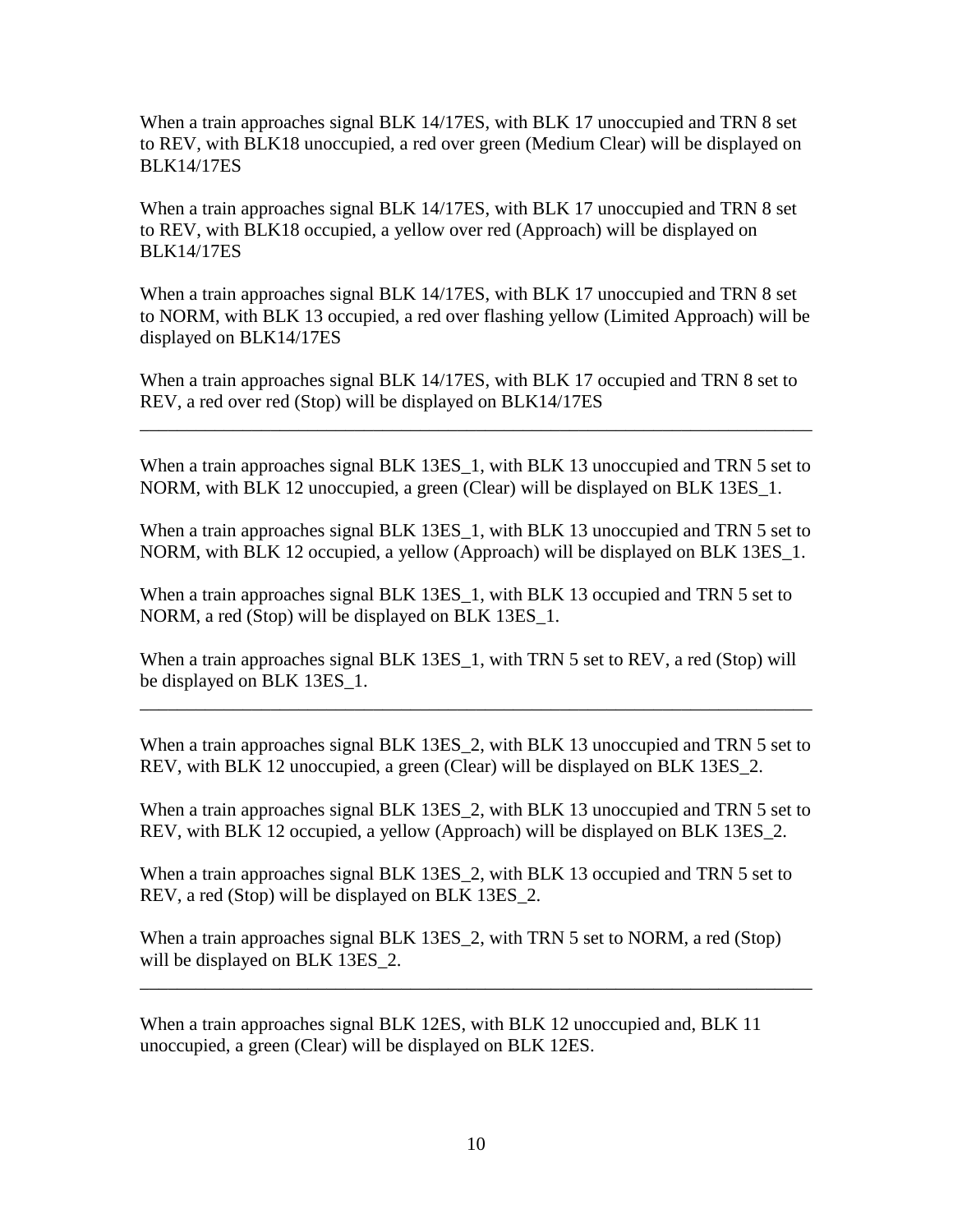When a train approaches signal BLK 12ES, with BLK 12 unoccupied and, BLK 11 occupied, a yellow (Approach) will be displayed on BLK 12ES.

When a train approaches signal BLK 12ES, with BLK 12 occupied and, a red (Stop) will be displayed on BLK 12ES.

\_\_\_\_\_\_\_\_\_\_\_\_\_\_\_\_\_\_\_\_\_\_\_\_\_\_\_\_\_\_\_\_\_\_\_\_\_\_\_\_\_\_\_\_\_\_\_\_\_\_\_\_\_\_\_\_\_\_\_\_\_\_\_\_\_\_\_\_\_\_\_\_

When a train approaches signal BLK 11ES, with BLK 11 unoccupied and, BLK 10 unoccupied, a green (Clear) will be displayed on BLK 11ES.

When a train approaches signal BLK 11ES, with BLK 11 unoccupied and, BLK 10 occupied, a yellow (Approach) will be displayed on BLK 11ES.

When a train approaches signal BLK 11ES, with BLK 11 occupied and, a red (Stop) will be displayed on BLK 11ES.

\_\_\_\_\_\_\_\_\_\_\_\_\_\_\_\_\_\_\_\_\_\_\_\_\_\_\_\_\_\_\_\_\_\_\_\_\_\_\_\_\_\_\_\_\_\_\_\_\_\_\_\_\_\_\_\_\_\_\_\_\_\_\_\_\_\_\_\_\_\_\_\_

When a train approaches signal BLK 10ES\_1, with BLK 10 unoccupied and TRN 4 set to NORM, with BLK 7 unoccupied, a green (Clear) will be displayed on BLK 10ES\_1.

When a train approaches signal BLK 10ES 1, with BLK 10 unoccupied and TRN 4 set to REV, with BLK 6 unoccupied, a green (Clear) will be displayed on BLK 10ES\_1.

When a train approaches signal BLK 10ES\_1, with BLK 10 unoccupied and TRN 4 set to NORM, with BLK 7 occupied, a yellow (Approach) will be displayed on BLK 10ES\_1.

When a train approaches signal BLK 10ES 1, with BLK 10 unoccupied and TRN 4 set to REV, with BLK 6 occupied, a yellow (Approach) will be displayed on BLK 10ES\_1.

When a train approaches signal BLK 10ES 1, with BLK 10 occupied, a red (Stop) will be displayed on BLK 10ES\_1.

When a train approaches signal BLK 10ES\_2 with BLK 10 unoccupied and TRN 7 set to REV, and TRN 4 set to REV, with BLK 11 unoccupied with, a red over green (Limited Clear) signal will be displayed on BLK 10ES\_2.

\_\_\_\_\_\_\_\_\_\_\_\_\_\_\_\_\_\_\_\_\_\_\_\_\_\_\_\_\_\_\_\_\_\_\_\_\_\_\_\_\_\_\_\_\_\_\_\_\_\_\_\_\_\_\_\_\_\_\_\_\_\_\_\_\_\_\_\_\_\_\_\_

When a train approaches signal BLK 10ES 2 with BLK 10 unoccupied and TRN 7 set to REV, and TRN 4 set to REV, with BLK 11 occupied, a red over yellow (Limited Approach) signal will be displayed on BLK 10ES\_2.

When a train approaches signal BLK 10ES 2 with BLK 10 occupied and TRN 7 set to REV, and TRN 4 set to REV, a red over red (Stop) signal will be displayed on BLK 10ES\_2.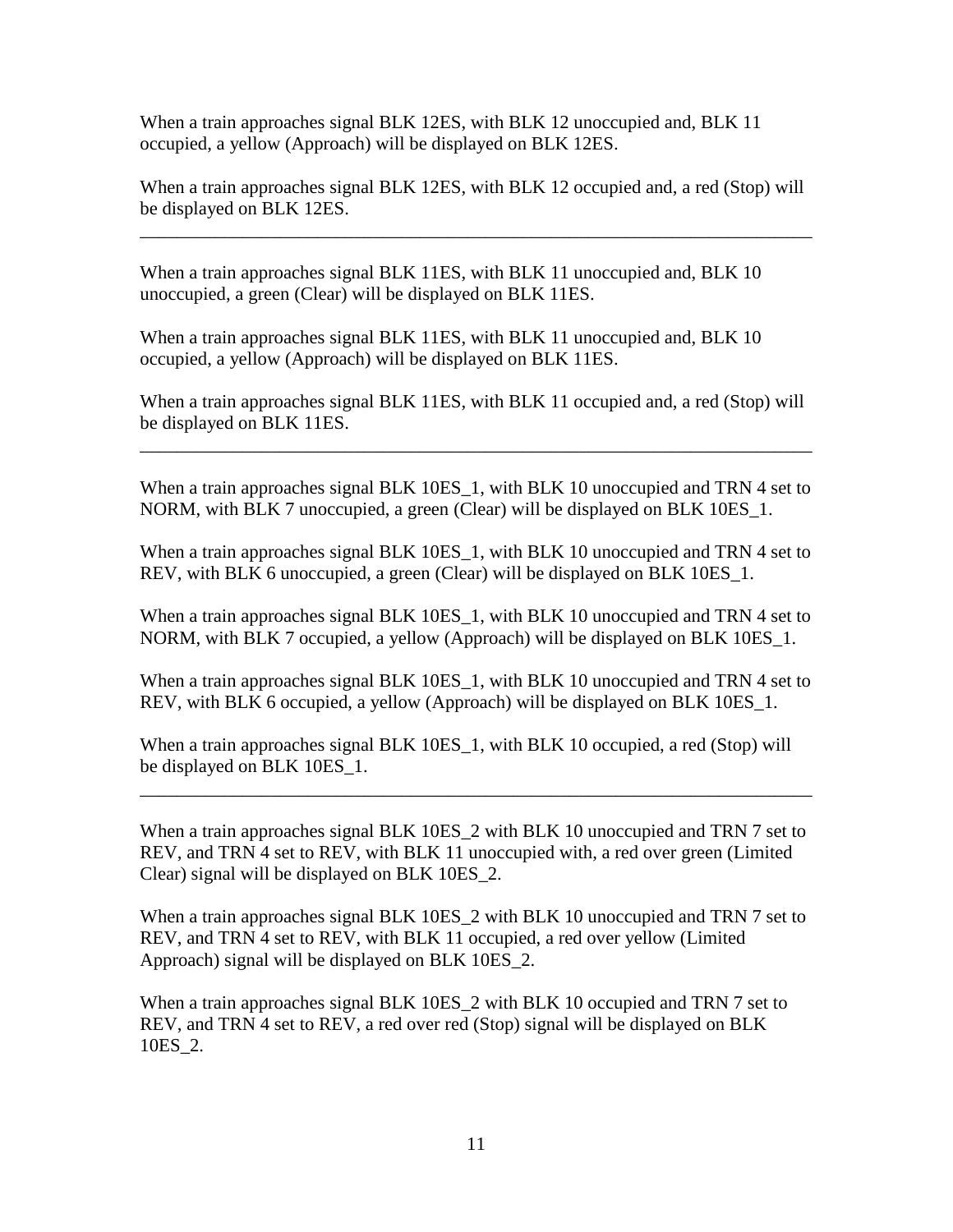When a train approaches signal BLK 10WS 3 with TRN 7 or TRN 4 set to NORM, a red over red (Stop) signal will be displayed on BLK 10ES\_2.

\_\_\_\_\_\_\_\_\_\_\_\_\_\_\_\_\_\_\_\_\_\_\_\_\_\_\_\_\_\_\_\_\_\_\_\_\_\_\_\_\_\_\_\_\_\_\_\_\_\_\_\_\_\_\_\_\_\_\_\_\_\_\_\_\_\_\_\_\_\_\_\_

When a train approaches signal BLK 6/7ES, with BLK 7 unoccupied and TRN 4 set to NORM, with BLK 5 unoccupied and TRN 3 set to NORM, a green over red over red (Clear) signal will be displayed on BLK 6/7ES.

When a train approaches signal BLK 6/7ES, with BLK 7 unoccupied and TRN 4 set to NORM, with BLK 5 occupied with TRN 3 set to NORM, a yellow over red over red (Approach) signal will be displayed on BLK6/7ES.

When a train approaches signal BLK 6/7ES, with BLK 7 unoccupied and TRN 4 set to NORM and TRN3 set to REV, a yellow over red over red (Approach) signal will be displayed on BLK6/7ES.

When a train approaches signal BLK 6/7ES, with BLK 7 occupied and TRN 4 set to NORM, a red over red over red (Stop) signal will be displayed on BLK6/7ES.

When a train approaches signal BLK 6/7ES, with BLK 6 unoccupied and TRN 4 set to REV and TRN 7 set to NORM, with BLK 4 unoccupied and TRN 2 set to REV, a yellow over green over red (Approach Medium) signal will be displayed on BLK 6/7ES.

When a train approaches signal BLK 6/7ES, with BLK 6 unoccupied and TRN 4 set to REV and TRN 7 set to NORM, with BLK 4 occupied and TRN 2 set to REV, a red over flashing yellow over red (Limited Approach) signal will be displayed on BLK 6/7ES.

When a train approaches signal BLK 6/7ES, with BLK 6 unoccupied and TRN 4 set to REV and TRN 7 set to NORM, with TRN 2 set to NORM, a red over flashing yellow over red (Limited Approach) signal will be displayed on BLK 6/7ES

When a train approaches signal BLK 6/7ES, with BLK 6 occupied and TRN 4 set to REV, a red over red over red (Stop) signal will be displayed on BLK15/16ES.

When a train approaches signal BLK 6/7ES, with BLK 19 unoccupied and TRN 4 set to REV, with BLK 20 unoccupied and TRN 7 set to REV, a red over yellow over flashing green (Medium Approach Medium) signal will be displayed on BLK 6/7ES.

When a train approaches signal BLK 6/7ES, with BLK 19 unoccupied and TRN 4 set to REV, with BLK 20 occupied and TRN 7 set to REV, a red over red over luna (Restricting) signal will be displayed on BLK 6/7ES.

When a train approaches signal BLK 6/7ES, with BLK 19 occupied and TRN 4 set to REV, and TRN 7 set to REV, a red over red over red (Stop) signal will be displayed on BLK 6/7ES.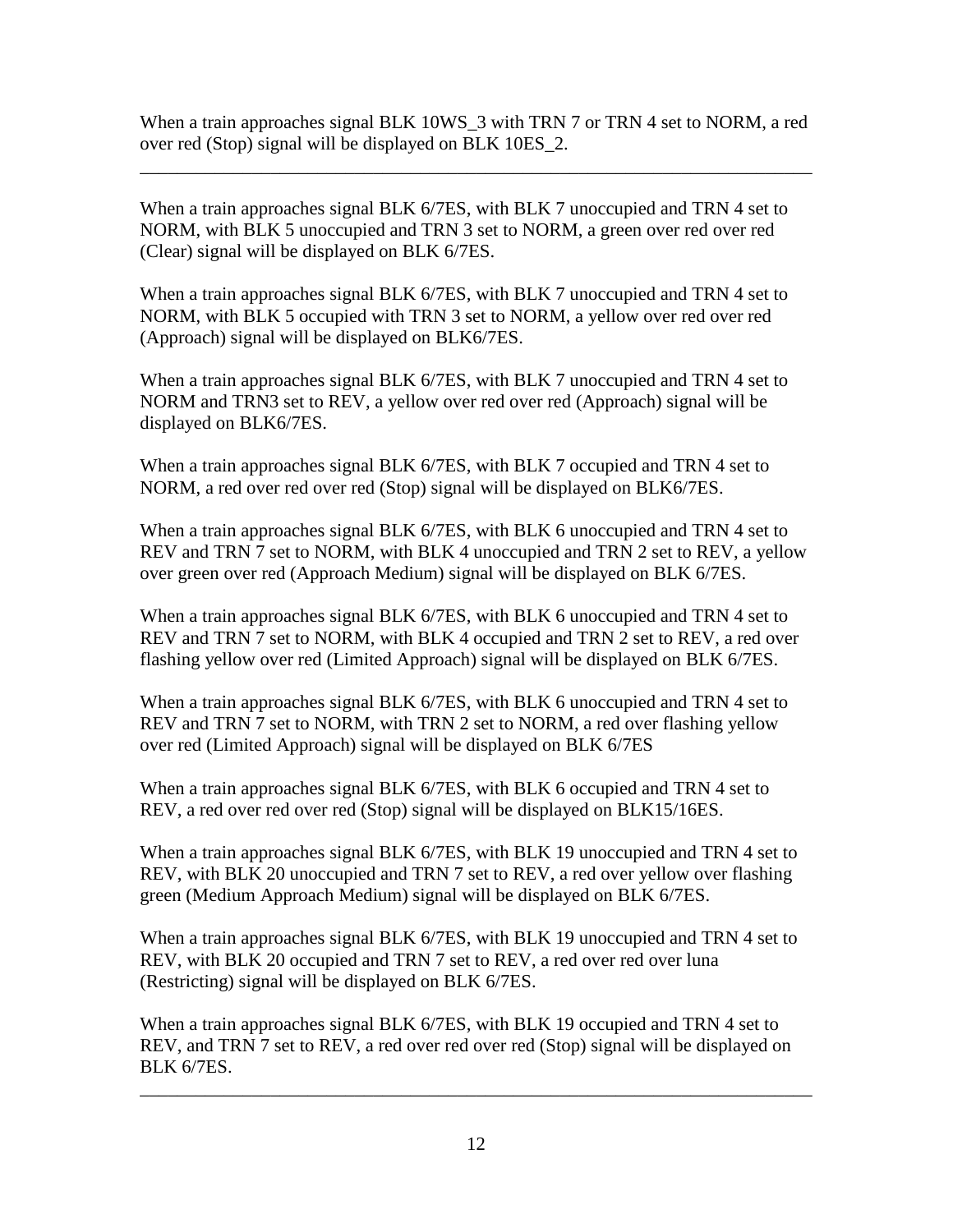When a train approaches signal BLK 5ES 1 with BLK 5 unoccupied and TRN 3 set to REV with BLK 4 unoccupied with TRN 2 set to NORM, a green (Clear) signal will be displayed on BLK 5ES\_1.

When a train approaches signal BLK 5ES\_1 with BLK 5 unoccupied and TRN 3 set to REV with BLK 4 occupied and TRN 2 set to NORM, a yellow (Approach) signal will be displayed on BLK 5ES\_1.

When a train approaches signal BLK 5ES\_1 with BLK 5 occupied and TRN 3 set to REV, red (Stop) signal will be displayed on BLK 5ES\_1.

When a train approaches signal BLK 5ES\_1 and TRN 3 set to NORM, a red (Stop) signal will be displayed on BLK 5ES\_1.

\_\_\_\_\_\_\_\_\_\_\_\_\_\_\_\_\_\_\_\_\_\_\_\_\_\_\_\_\_\_\_\_\_\_\_\_\_\_\_\_\_\_\_\_\_\_\_\_\_\_\_\_\_\_\_\_\_\_\_\_\_\_\_\_\_\_\_\_\_\_\_\_

When a train approaches signal BLK 5ES\_2, with BLK 5 unoccupied and TRN 3 set for NORM and with BLK 4 unoccupied and TRN 2 set for NORM, a green (Clear) signal will be displayed on BLK 5ES\_2.

When a train approaches signal BLK 5ES 2, with BLK 5 unoccupied and TRN 3 set for NORM and with BLK 4 occupied and TRN 2 set to NORM, a yellow (Approach) signal will be displayed on BLK 5ES\_2.

When a train approaches signal BLK 5ES<sub>\_2</sub>, with BLK 5 unoccupied and TRN 3 set for NORM and TRN 2 set to REV, a yellow (Approach) signal will be displayed on BLK 5ES\_2.

When a train approaches signal BLK 5ES 2, with BLK 15 occupied and TRN 3 set to NORM, red (Stop) signal will be displayed on BLK 5ES\_2.

When a train approaches signal BLK 5ES 2, with TRN 3 set to REV, red (Stop) signal will be displayed on BLK 5ES\_2.

When a train approaches signal BLK 8ES with BLK 8 unoccupied and TRN 3 set to REV with BLK 5 unoccupied, a green (Clear) signal will be displayed on BLK 8ES.

\_\_\_\_\_\_\_\_\_\_\_\_\_\_\_\_\_\_\_\_\_\_\_\_\_\_\_\_\_\_\_\_\_\_\_\_\_\_\_\_\_\_\_\_\_\_\_\_\_\_\_\_\_\_\_\_\_\_\_\_\_\_\_\_\_\_\_\_\_\_\_\_

When a train approaches signal BLK 8ES with BLK 8 unoccupied and TRN 3 set to REV with BLK 5 occupied, a yellow (Approach) signal will be displayed on BLK 8ES.

When a train approaches signal BLK 8ES with BLK 8 unoccupied and TRN 3 set to NORM, a yellow (Approach) signal will be displayed on BLK 8ES.

When a train approaches signal BLK 8ES with BLK 8 occupied, a red (Stop) signal will be displayed on BLK 8ES.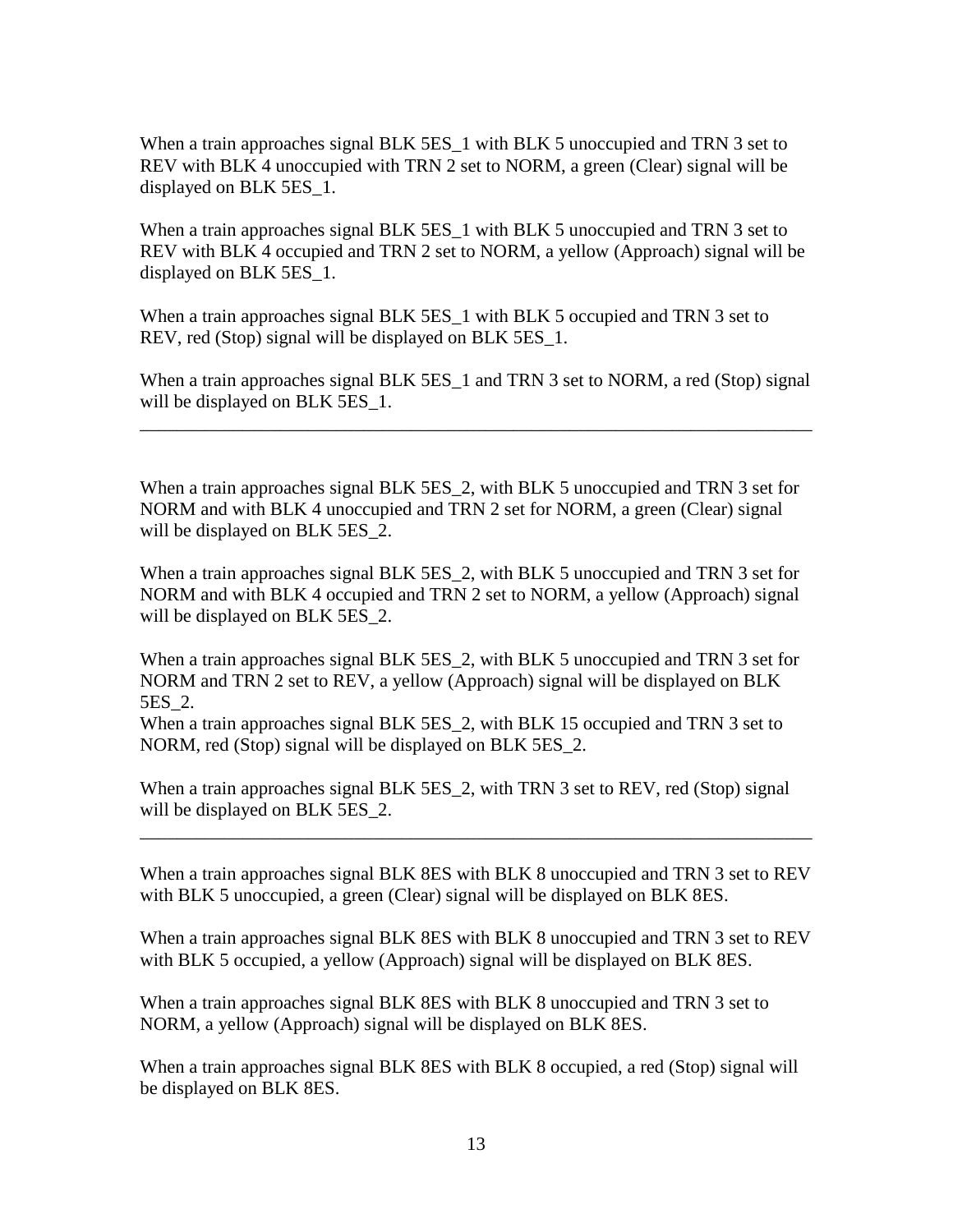When a train approaches signal BLK 4ES 1, with BLK 4 unoccupied and TRN 2 set to NORM, with BLK 3 unoccupied, a green (Clear) will be displayed on BLK 4ES\_1.

\_\_\_\_\_\_\_\_\_\_\_\_\_\_\_\_\_\_\_\_\_\_\_\_\_\_\_\_\_\_\_\_\_\_\_\_\_\_\_\_\_\_\_\_\_\_\_\_\_\_\_\_\_\_\_\_\_\_\_\_\_\_\_\_\_\_\_\_\_\_\_\_

When a train approaches signal BLK 4ES\_1, with BLK 4 unoccupied and TRN 2 set to NORM, with BLK 3 occupied, a yellow (Approach) will be displayed on BLK 4ES\_1.

When a train approaches signal BLK 4ES\_1, with BLK 4 occupied and TRN 2 set to NORM, a red (Stop) will be displayed on BLK 4ES\_1.

When a train approaches signal BLK 4ES\_1, with TRN 2 set to REV, a red (Stop) will be displayed on BLK 4ES\_1.

\_\_\_\_\_\_\_\_\_\_\_\_\_\_\_\_\_\_\_\_\_\_\_\_\_\_\_\_\_\_\_\_\_\_\_\_\_\_\_\_\_\_\_\_\_\_\_\_\_\_\_\_\_\_\_\_\_\_\_\_\_\_\_\_\_\_\_\_\_\_\_\_

When a train approaches signal BLK 4ES\_2, with BLK 4 unoccupied and TRN 5 set to REV, with BLK 3 unoccupied, a green (Clear) will be displayed on BLK 4ES\_2.

When a train approaches signal BLK 4ES<sub>1</sub>, with BLK 4 unoccupied and TRN 2 set to REV, with BLK 3 occupied, a yellow (Approach) will be displayed on BLK 4ES\_2.

When a train approaches signal BLK 4ES 2, with BLK 4 occupied and TRN 2 set to REV, a red (Stop) will be displayed on BLK 4ES\_2.

When a train approaches signal BLK 4ES\_1, with TRN 2 set to NORM, a red (Stop) will be displayed on BLK 4ES 1.

\_\_\_\_\_\_\_\_\_\_\_\_\_\_\_\_\_\_\_\_\_\_\_\_\_\_\_\_\_\_\_\_\_\_\_\_\_\_\_\_\_\_\_\_\_\_\_\_\_\_\_\_\_\_\_\_\_\_\_\_\_\_\_\_\_\_\_\_\_\_\_\_

When a train approaches signal BLK 3ES, with BLK 3 unoccupied and, BLK 2 unoccupied, a green (Clear) will be displayed on BLK 3ES.

When a train approaches signal BLK 3ES, with BLK 3 unoccupied and, BLK 2 occupied, a yellow (Approach) will be displayed on BLK 3ES.

When a train approaches signal BLK 3ES, with BLK 3 occupied and, a red (Stop) will be displayed on BLK 3ES.

\_\_\_\_\_\_\_\_\_\_\_\_\_\_\_\_\_\_\_\_\_\_\_\_\_\_\_\_\_\_\_\_\_\_\_\_\_\_\_\_\_\_\_\_\_\_\_\_\_\_\_\_\_\_\_\_\_\_\_\_\_\_\_\_\_\_\_\_\_\_\_\_

When a train approaches signal BLK 2ES, with BLK 2 unoccupied and, BLK 1 unoccupied, a green (Clear) will be displayed on BLK 2ES.

When a train approaches signal BLK 2ES, with BLK 2 unoccupied and, BLK 1 occupied, a yellow (Approach) will be displayed on BLK 2ES.

When a train approaches signal BLK 2ES, with BLK 2 occupied and, a red (Stop) will be displayed on BLK 2ES.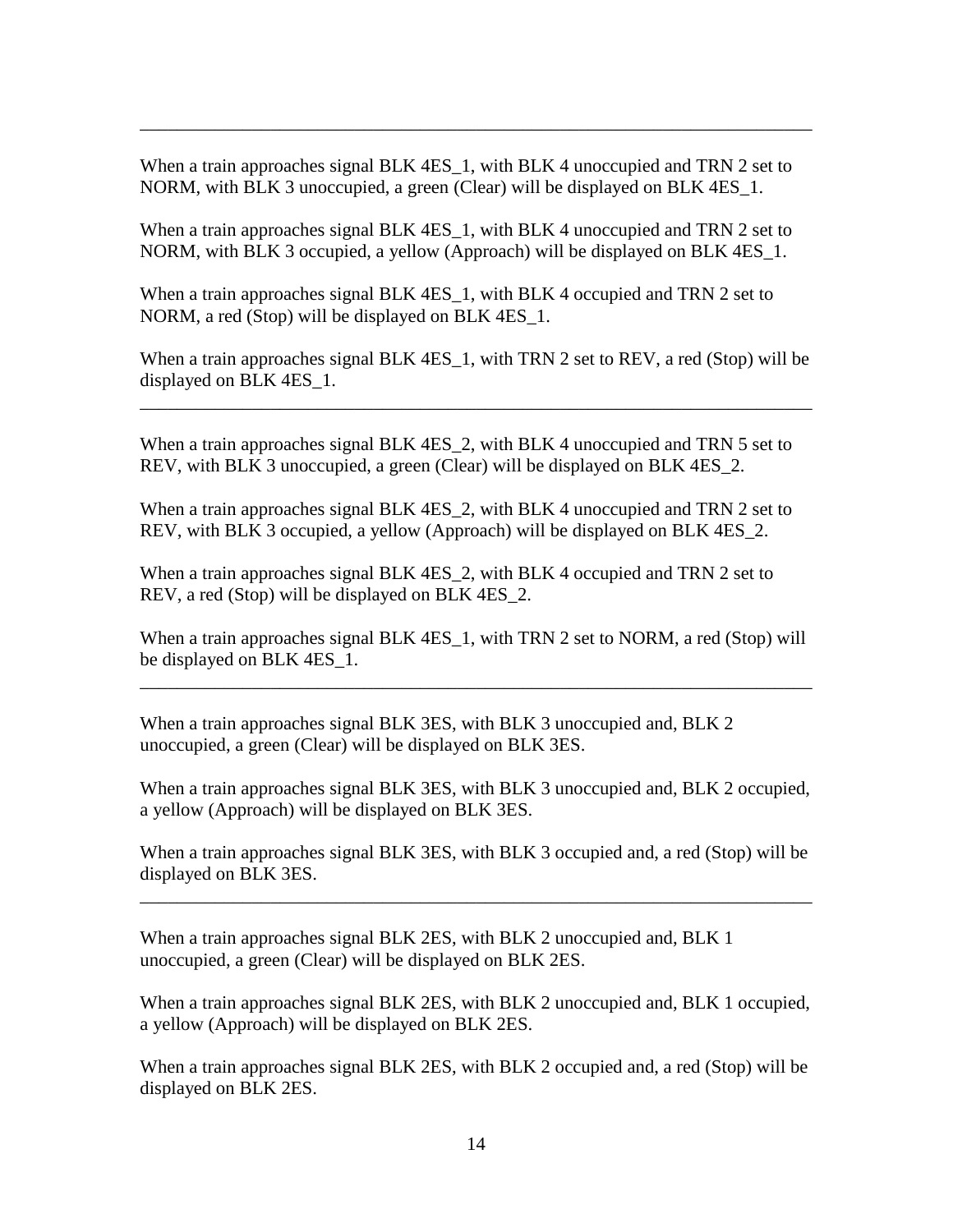When a train approaches signal BLK 1ES, with BLK 1 unoccupied and TRN 1 set to NORM, with BLK 15 unoccupied, a green (Clear) will be displayed on BLK 1ES.

\_\_\_\_\_\_\_\_\_\_\_\_\_\_\_\_\_\_\_\_\_\_\_\_\_\_\_\_\_\_\_\_\_\_\_\_\_\_\_\_\_\_\_\_\_\_\_\_\_\_\_\_\_\_\_\_\_\_\_\_\_\_\_\_\_\_\_\_\_\_\_\_

When a train approaches signal BLK 1ES, with BLK 1 unoccupied and TRN 1 set to REV, with BLK 16 unoccupied, a green (Clear) will be displayed on BLK 10ES.

When a train approaches signal BLK 1ES, with BLK 1 unoccupied and TRN 1 set to NORM, with BLK 15 occupied, a yellow (Approach) will be displayed on BLK 1ES.

When a train approaches signal BLK 1ES, with BLK 1 unoccupied and TRN 1 set to REV, with BLK 16 occupied, a yellow (Approach) will be displayed on BLK 1ES.

When a train approaches signal BLK 1ES, with BLK 1 occupied, a red (Stop) will be displayed on BLK 1ES.

\_\_\_\_\_\_\_\_\_\_\_\_\_\_\_\_\_\_\_\_\_\_\_\_\_\_\_\_\_\_\_\_\_\_\_\_\_\_\_\_\_\_\_\_\_\_\_\_\_\_\_\_\_\_\_\_\_\_\_\_\_\_\_\_\_\_\_\_\_\_\_\_

When a train approaches signal BLK 20ES, with BLK 20 unoccupied, and BLK 19 unoccupied, a green (Clear) signal will be displayed on BLK 20ES.

When a train approaches signal BLK 20ES with BLK 20 unoccupied and BLK 19 occupied, a yellow (Approach) signal will be displayed on BLK 20ES.

When a train approaches signal BLK 20ES with BLK 20 occupied, a red (Stop) signal will be displayed on BLK 20ES.

\_\_\_\_\_\_\_\_\_\_\_\_\_\_\_\_\_\_\_\_\_\_\_\_\_\_\_\_\_\_\_\_\_\_\_\_\_\_\_\_\_\_\_\_\_\_\_\_\_\_\_\_\_\_\_\_\_\_\_\_\_\_\_\_\_\_\_\_\_\_\_\_

When a train approaches signal BLK 19ES with BLK 19 unoccupied and TRN 7 set to REV with BLK 10 unoccupied and TRN 4 set to REV, a green (Clear) signal will be displayed on BLK 19ES.

When a train approaches signal BLK 19ES with BLK 19 unoccupied and TRN 7 set to REV with BLK 10 occupied and TRN 4 set to REV, a yellow (Approach) signal will be displayed on BLK 19ES.

When a train approaches signal BLK 19ES with BLK 19 unoccupied and TRN 7 set to NORM, a yellow (Approach) signal will be displayed on BLK 19ES.

When a train approaches signal BLK 19ES with BLK 19 occupied, a red (Stop) signal will be displayed on BLK 19ES.

\_\_\_\_\_\_\_\_\_\_\_\_\_\_\_\_\_\_\_\_\_\_\_\_\_\_\_\_\_\_\_\_\_\_\_\_\_\_\_\_\_\_\_\_\_\_\_\_\_\_\_\_\_\_\_\_\_\_\_\_\_\_\_\_\_\_\_\_\_\_\_\_

When a train approaches signal BLK 9ES with BLK 9 unoccupied and BLK 8 unoccupied, a green (Clear) signal will be displayed on BLK 9ES.